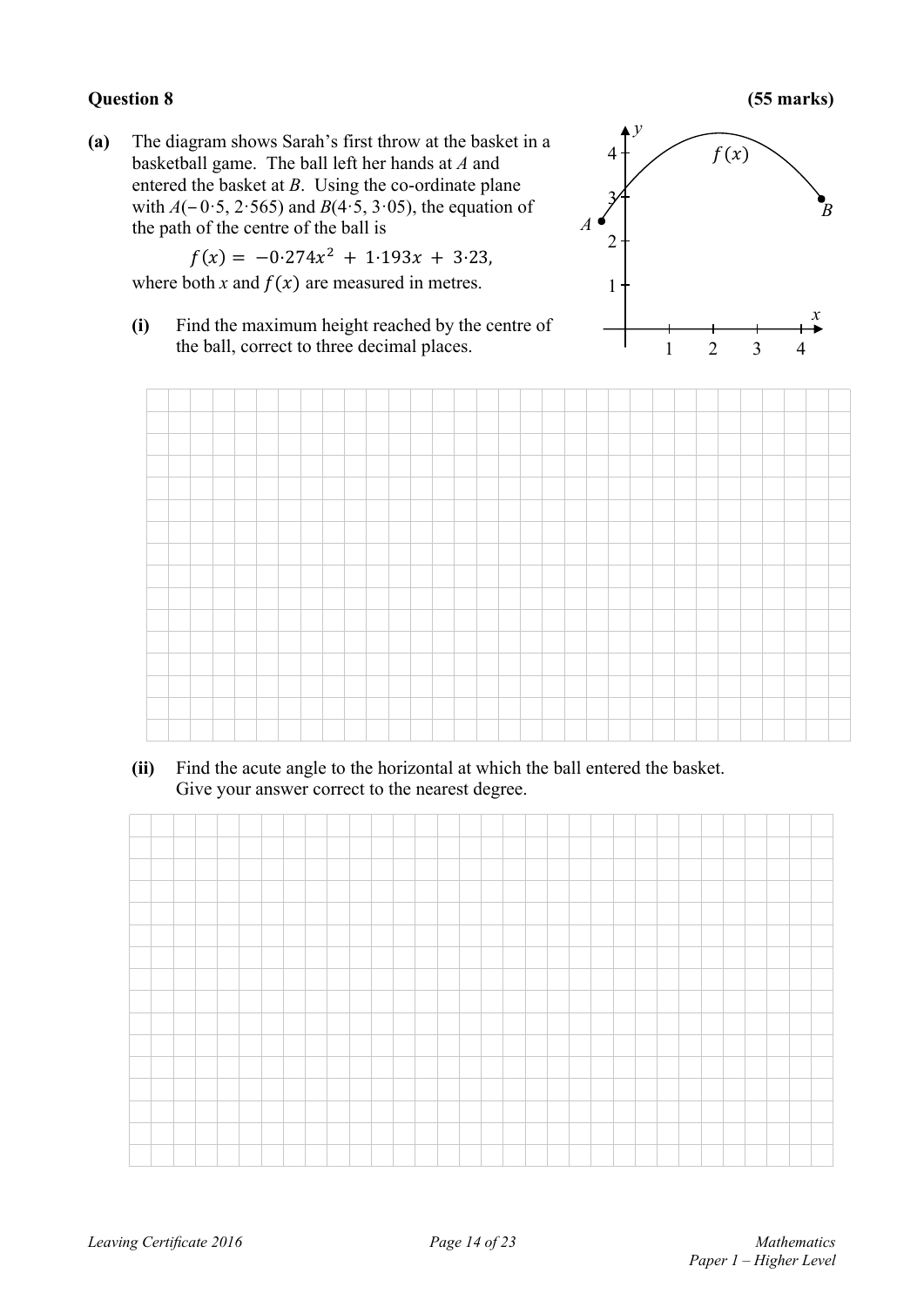

| Previous | Page | Running |
|----------|------|---------|
|          |      |         |
|          |      |         |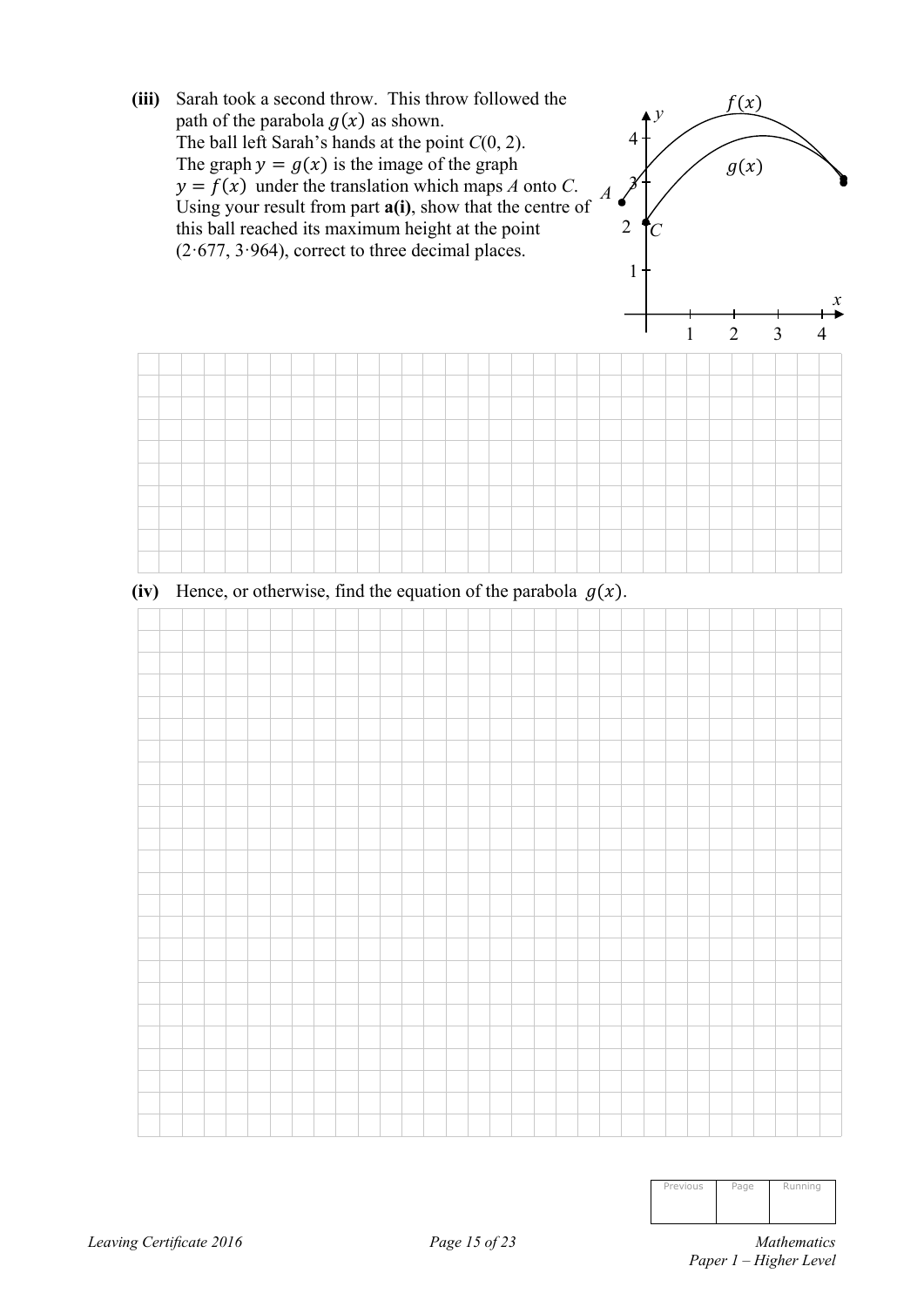**(b)** The heptathlon is an Olympic competition. It consists of seven events including the 200 m race and the javelin.The scoring system uses formulas to calculate a score for each event. The table below shows the formulas for two of the events and the values of constants used in these formulas, where  $x$  is the time taken (in seconds) or distance achieved (in metres) by the competitor and *y* is the number of points scored in the event.

| Event                | $\boldsymbol{x}$ | Formula          |         |      | $\mathcal{C}$ |
|----------------------|------------------|------------------|---------|------|---------------|
| $200 \text{ m}$ race | Time(s)          | $y = a(b - x)^c$ | 4.99087 | 42.5 | 1.81          |
| Javelin              | Distance (m)     | $y = a(x - b)^c$ | 15.9803 | 3.8  | 1.04          |

 **(i)** In the heptathlon, Jessica ran 200 m in 23·8 s and threw the javelin 58·2 m. Use the formulas in the table to find the number of points she scored in each of these events, correct to the nearest point.

| $200 \text{ m}$ – | Javelin |
|-------------------|---------|
|                   |         |
|                   |         |
|                   |         |
|                   |         |
|                   |         |
|                   |         |
|                   |         |
|                   |         |
|                   |         |

**(ii)** The world record distance for the javelin, in the heptathlon, would merit a score of 1295 points. Find the world record distance for the javelin, in the heptathlon, correct to two decimal places.

|  | and the contract of the contract of the contract of the contract of the contract of the contract of the contract of the contract of the contract of the contract of the contract of the contract of the contract of the contra |  |  |  |  |  |  |  |  |  |  |  |  |  |  |  |
|--|--------------------------------------------------------------------------------------------------------------------------------------------------------------------------------------------------------------------------------|--|--|--|--|--|--|--|--|--|--|--|--|--|--|--|
|  |                                                                                                                                                                                                                                |  |  |  |  |  |  |  |  |  |  |  |  |  |  |  |
|  |                                                                                                                                                                                                                                |  |  |  |  |  |  |  |  |  |  |  |  |  |  |  |
|  |                                                                                                                                                                                                                                |  |  |  |  |  |  |  |  |  |  |  |  |  |  |  |
|  |                                                                                                                                                                                                                                |  |  |  |  |  |  |  |  |  |  |  |  |  |  |  |
|  |                                                                                                                                                                                                                                |  |  |  |  |  |  |  |  |  |  |  |  |  |  |  |
|  |                                                                                                                                                                                                                                |  |  |  |  |  |  |  |  |  |  |  |  |  |  |  |
|  |                                                                                                                                                                                                                                |  |  |  |  |  |  |  |  |  |  |  |  |  |  |  |
|  |                                                                                                                                                                                                                                |  |  |  |  |  |  |  |  |  |  |  |  |  |  |  |
|  |                                                                                                                                                                                                                                |  |  |  |  |  |  |  |  |  |  |  |  |  |  |  |
|  |                                                                                                                                                                                                                                |  |  |  |  |  |  |  |  |  |  |  |  |  |  |  |
|  |                                                                                                                                                                                                                                |  |  |  |  |  |  |  |  |  |  |  |  |  |  |  |
|  |                                                                                                                                                                                                                                |  |  |  |  |  |  |  |  |  |  |  |  |  |  |  |
|  |                                                                                                                                                                                                                                |  |  |  |  |  |  |  |  |  |  |  |  |  |  |  |
|  |                                                                                                                                                                                                                                |  |  |  |  |  |  |  |  |  |  |  |  |  |  |  |
|  |                                                                                                                                                                                                                                |  |  |  |  |  |  |  |  |  |  |  |  |  |  |  |
|  |                                                                                                                                                                                                                                |  |  |  |  |  |  |  |  |  |  |  |  |  |  |  |
|  |                                                                                                                                                                                                                                |  |  |  |  |  |  |  |  |  |  |  |  |  |  |  |